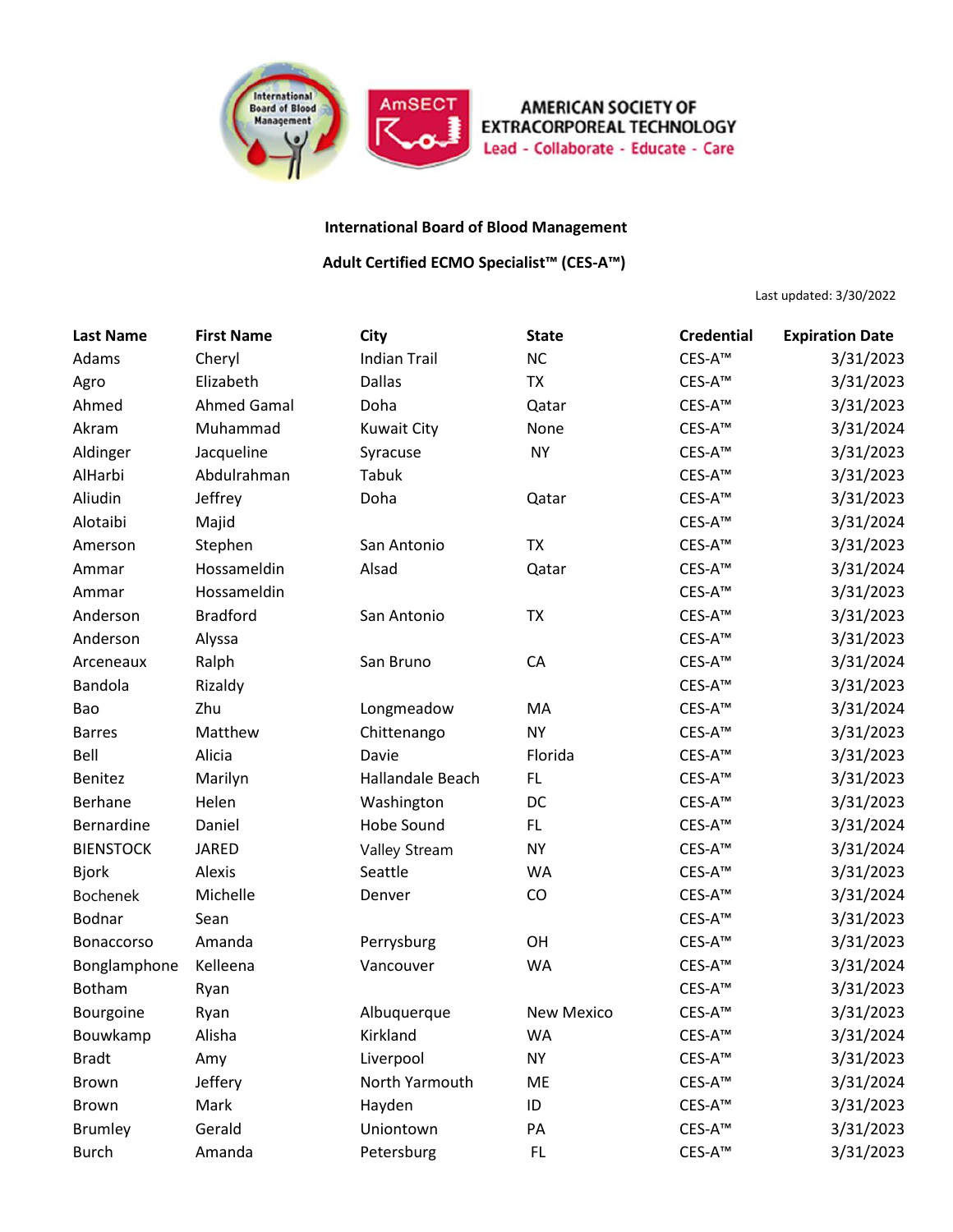| <b>Butt</b>   | Salman                   | London                 | London        | CES-A™             | 3/31/2023 |
|---------------|--------------------------|------------------------|---------------|--------------------|-----------|
| <b>Buxton</b> | Patrick                  | Seattle                | <b>WA</b>     | CES-A <sup>™</sup> | 3/31/2023 |
| Caballero     | Josh                     | <b>Pembroke Pines</b>  | FL.           | CES-A <sup>™</sup> | 3/31/2023 |
| Campbell      | Yvonne                   | Albuquerque            | <b>NM</b>     | CES-A <sup>™</sup> | 3/31/2023 |
| Carella       | Dominick M.              | Magnolia               | NJ            | CES-A <sup>™</sup> | 3/31/2023 |
| Castillo      | Mark                     | San Antonio            | TX            | CES-A™             | 3/31/2023 |
| Cato          | Amy                      | Grovetown              | GA            | CES-A <sup>™</sup> | 3/31/2024 |
| Champion      | Michael                  | <b>SAN ANTONIO</b>     | TX            | CES-A <sup>™</sup> | 3/31/2023 |
| Chan          | Jason                    | San Francisco          | CA            | CES-A <sup>™</sup> | 3/31/2024 |
| Chinnappan    | Isaac                    | Franklin               | <b>TN</b>     | CES-A™             | 3/31/2023 |
| ChooQuan      | Anthony                  | Largo                  | FL.           | CES-A <sup>™</sup> | 3/31/2023 |
| Christensen   | Chelsea                  | Millcreek              | Utah          | CES-A <sup>™</sup> | 3/31/2023 |
| Clark         | Steven                   | Denver                 | CO            | CES-A <sup>™</sup> | 3/31/2024 |
| Clouse        | <b>Brian</b>             | Willowick              | OH            | CES-A™             | 3/31/2023 |
| Coble         | Sandra                   | Tucson                 | AZ            | CES-A <sup>™</sup> | 3/31/2024 |
| Coltogirone   | Jeremy                   | Smithfield             | PA            | CES-A <sup>™</sup> | 3/31/2024 |
| Conway        | Ross                     |                        |               | CES-A <sup>™</sup> | 3/31/2023 |
| Crafton       | Lorna                    | St. Louis              | <b>MO</b>     | CES-A™             | 3/31/2023 |
| Crandall      | Heather                  | Milford                | OH            | CES-A <sup>™</sup> | 3/31/2024 |
| Credeur-      |                          |                        |               |                    |           |
| Gammage       | Lana                     | Morgantown             | WV            | CES-A <sup>™</sup> | 3/31/2023 |
| Crozier       | Jill                     | Bensalem               | PA            | CES-A <sup>™</sup> | 3/31/2024 |
| Darling       | Edward                   | Baldwinsville          | <b>NY</b>     | CES-A <sup>™</sup> | 3/31/2024 |
| Davison       | Todd                     | Baldwinsville          | <b>NY</b>     | CES-A <sup>™</sup> | 3/31/2023 |
| Dawson        | Daniel                   |                        |               | CES-A <sup>™</sup> | 3/31/2023 |
| Deloso        | <b>Ferdinand Michael</b> | Doha, Qatar, 3050      |               | CES-A <sup>™</sup> | 3/31/2023 |
| Dickerson     | Jodi                     | Parker                 | CO            | CES-A <sup>™</sup> | 3/31/2024 |
| Dienstag      | Bill                     |                        |               | CES-A <sup>™</sup> | 3/31/2023 |
| Dinh          | Steven                   | Woodbridge             | VA            | CES-A <sup>™</sup> | 3/31/2023 |
| Doherty       | Angelina                 | Hanover                | MA            | CES-A <sup>™</sup> | 3/31/2024 |
| Downey        | Kelly                    | Union                  | КY            | CES-A <sup>™</sup> | 3/31/2024 |
| Dube          | Miranda                  | Seattle                | <b>WA</b>     | CES-A™             | 3/31/2023 |
| Duffy         | Vicky                    | Columbus               | OH            | CES-A™             | 3/31/2024 |
| DuHaime       | Justin                   | Dover                  | <b>NH</b>     | CES-A <sup>™</sup> | 3/31/2024 |
| Dunaway       | Allison                  | Cincinnati             | Ohio          | CES-A™             | 3/31/2023 |
| Fascia        | Wendy                    | Warners                | <b>NY</b>     | CES-A <sup>™</sup> | 3/31/2024 |
| Felt          | Jason                    | Renton                 | Washington    | CES-A <sup>™</sup> | 3/31/2023 |
| Fickbohm      | John                     | St Louis               | MI            | CES-A <sup>™</sup> | 3/31/2024 |
| Fine          | Joshua                   | Sparks                 | <b>MD</b>     | CES-A <sup>™</sup> | 3/31/2024 |
| Fitzgerald    | <b>Brian</b>             | Cazenovia              | <b>NY</b>     | CES-A <sup>™</sup> | 3/31/2023 |
| Flynn         | Laura                    | Woburn                 | MA            | CES-A <sup>™</sup> | 3/31/2023 |
| Fox           | <b>Brian</b>             | Sewell                 | $\mathsf{NJ}$ | CES-A <sup>™</sup> | 3/31/2024 |
| Frederick     | Sarah                    | Pebble Beach           | CA            | CES-A <sup>™</sup> | 3/31/2024 |
| Friedrich     | Tammy                    | Chatfield              | MN            | CES-A <sup>™</sup> | 3/31/2024 |
| Fulkerson     | <b>Brady</b>             | Eureka                 | IL.           | CES-A <sup>™</sup> | 3/31/2024 |
| Gallo         | Madissen                 | Seattle                | <b>WA</b>     | CES-A <sup>™</sup> | 3/31/2023 |
| Garverick     | Kelli                    |                        | OH            | CES-A <sup>™</sup> | 3/31/2024 |
|               |                          | <b>Upper Arlington</b> |               |                    |           |
| Garza         | Ivan                     | San Antonio            | TX            | CES-A <sup>™</sup> | 3/31/2023 |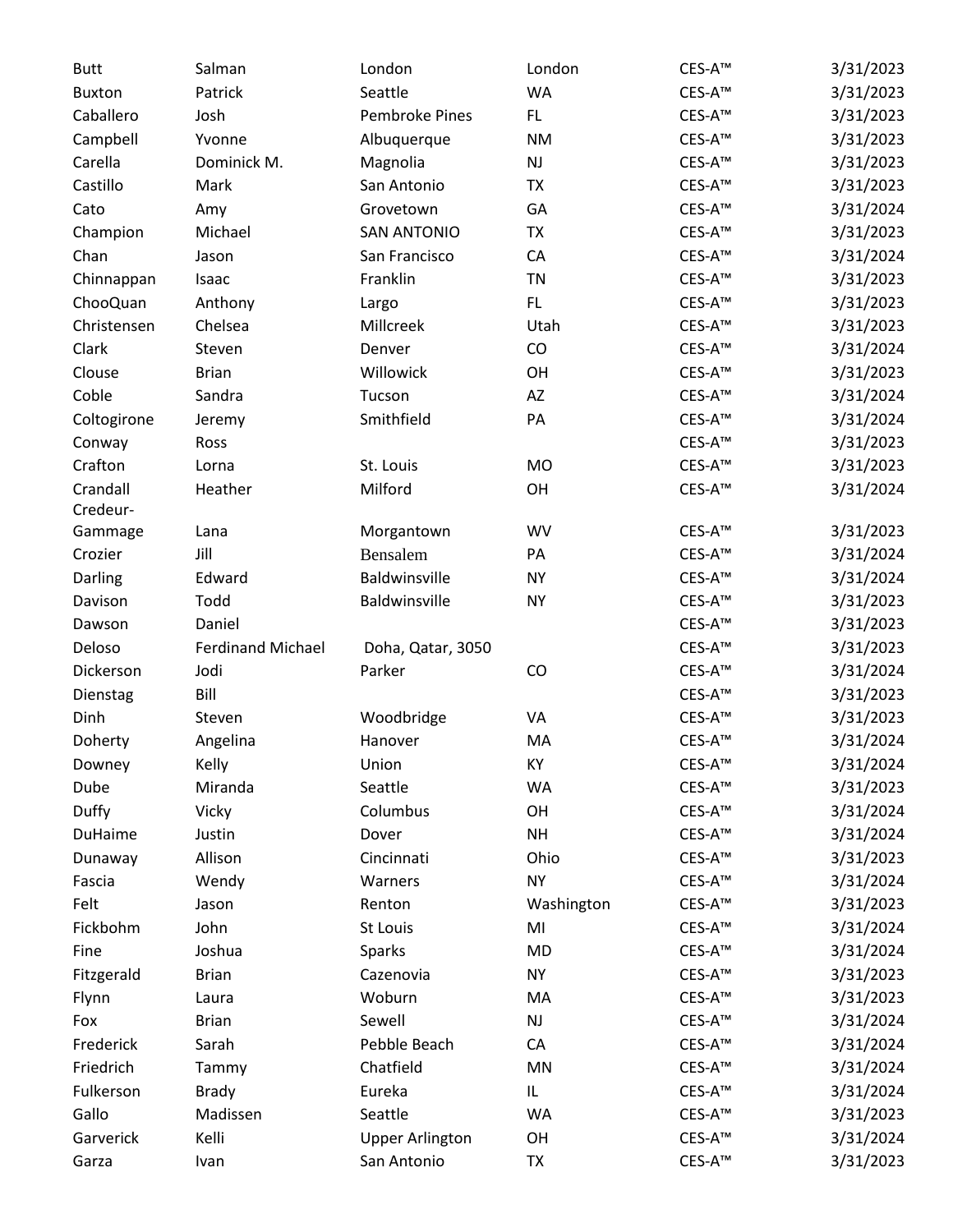| Graham     | Megan        | Nottingham           | <b>MD</b>        | CES-A <sup>™</sup> | 3/31/2024 |
|------------|--------------|----------------------|------------------|--------------------|-----------|
| Grassley   | Derek        |                      |                  | CES-A <sup>™</sup> | 3/31/2023 |
| Gray       | Johnny       | Las Vegas            | Nevada           | CES-A <sup>™</sup> | 3/31/2023 |
| Grayson    | Melissa      | Pittsburgh           | PA               | CES-A <sup>™</sup> | 3/31/2024 |
| Grgas      | Linda        | <b>Scotch Plains</b> | NJ               | CES-A <sup>™</sup> | 3/31/2024 |
| Guanzon    | Cathrine     | Long Beach           | CA               | CES-A <sup>™</sup> | 3/31/2024 |
| Guerra     | Alfredo      | San Antonio          | <b>TX</b>        | CES-A <sup>™</sup> | 3/31/2023 |
| Guill      | Holly        | Lincoln              | <b>NE</b>        | CES-A <sup>™</sup> | 3/31/2023 |
| Haines     | Tanya        | Cincinnati           | OH               | CES-A <sup>™</sup> | 3/31/2024 |
|            |              |                      | seremban, negeri |                    |           |
| Hakim      | Lokman       | taman desa melor     | sembilan         | CES-A <sup>™</sup> | 3/31/2023 |
| Hall       | Lindsey      | Albuquerque          | <b>NM</b>        | CES-A <sup>™</sup> | 3/31/2023 |
| Hammond    | Matthew      | Des Moines           | <b>WA</b>        | CES-A <sup>™</sup> | 3/31/2023 |
| Harper     | Sherri       | <b>Billings</b>      | MT               | CES-A <sup>™</sup> | 3/31/2024 |
| Harrison   | Kaylee       | Pawtucket            | R <sub>l</sub>   | CES-A <sup>™</sup> | 3/31/2024 |
| Hartman    | Cherie       | Columbia City        | ${\sf IN}$       | CES-A™             | 3/31/2023 |
| Hatt       | Constance    | Lovettsville         | VA               | CES-A <sup>™</sup> | 3/31/2024 |
| Hatt       | Constance    | Lovettsville         | Va               | CES-A <sup>™</sup> | 3/31/2023 |
| Haught     | Christopher  | Houston              | <b>TX</b>        | CES-A <sup>™</sup> | 3/31/2023 |
| Hayes      | Heather      | Largo                | FL.              | CES-A™             | 3/31/2024 |
| Henson     | Justin       | Albuquerque          | <b>NM</b>        | $CES-A™$           | 3/31/2023 |
| Herrera    | Katy         | Marana               | AZ               | CES-A <sup>™</sup> | 3/31/2024 |
| Herrero    | Patrick      | Al Wukair            | Qatar            | CES-A <sup>™</sup> | 3/31/2023 |
| Herzhauser | Joseph       | St. Petersburg       | FL.              | CES-A <sup>™</sup> | 3/31/2023 |
| Hoelscher  | Sarah        | San Antonio          | <b>TX</b>        | CES-A <sup>™</sup> | 3/31/2023 |
| Holmberg   | Denise       | Rio Rancho           | <b>NM</b>        | CES-A <sup>™</sup> | 3/31/2023 |
| Howard     | Jason        | San Antonio          | <b>TX</b>        | CES-A™             | 3/31/2024 |
| Hutchings  | Lauren       | Aurora               | CO               | CES-A <sup>™</sup> | 3/31/2024 |
| Igbayo     | Lauren       | North Woodmere       | <b>NY</b>        | $CES-A™$           | 3/31/2023 |
| Isbell     | <b>Brian</b> | <b>FRESNO</b>        | CA               | CES-A <sup>™</sup> | 3/31/2023 |
| Jackson    | Shernette    | <b>Coral Srpings</b> | f                | CES-A <sup>™</sup> | 3/31/2023 |
| Jackson    | Nicole       | Renton               | <b>WA</b>        | CES-A <sup>™</sup> | 3/31/2023 |
| Jackson    | Jeremy       |                      |                  | CES-A <sup>™</sup> | 3/31/2023 |
| Jackson    | Shernette    | <b>Coral Springs</b> | FL.              | CES-A <sup>™</sup> | 3/31/2023 |
| Jahadi     | Ozzie        | Santa Clara          | CA               | CES-A <sup>™</sup> | 3/31/2023 |
| James      | Sherry       |                      |                  | CES-A <sup>™</sup> | 3/31/2023 |
| Jefferey   | Erica        | St Louis             | <b>MO</b>        | CES-A <sup>™</sup> | 3/31/2024 |
| Johnson    | Michael      | Issaquah             | <b>WA</b>        | CES-A <sup>™</sup> | 3/31/2024 |
| Johnson    | Andrea       | <b>COLUMBIA</b>      | MO               | CES-A <sup>™</sup> | 3/31/2023 |
| Johri      | Anurag       | Weston               | FL.              | CES-A <sup>™</sup> | 3/31/2023 |
| Juul       | Ashlyn       | Kirkland             | WA               | CES-A <sup>™</sup> | 3/31/2023 |
| Kamm       | Ashley       | Albuquerque          | <b>NM</b>        | CES-A <sup>™</sup> | 3/31/2023 |
| Kapoor     | Ravi         | Parkville            | <b>VIC 3052</b>  | CES-A <sup>™</sup> | 3/31/2023 |
| Keller     | David        | Clearwater           | FL.              | CES-A <sup>™</sup> | 3/31/2023 |
| Khurshid   | Hajra        | <b>Wesley Chapel</b> | FL.              | CES-A <sup>™</sup> | 3/31/2024 |
| Knapp      | Randall      | White River Junction | VT               | CES-A <sup>™</sup> | 3/31/2024 |
| Knehans    | Kristen      | Wentzville           | MI               | $CES-A™$           | 3/31/2024 |
| Knowles    | Andrea       | Providence           | RI               | CES-A <sup>™</sup> | 3/31/2023 |
|            |              |                      |                  |                    |           |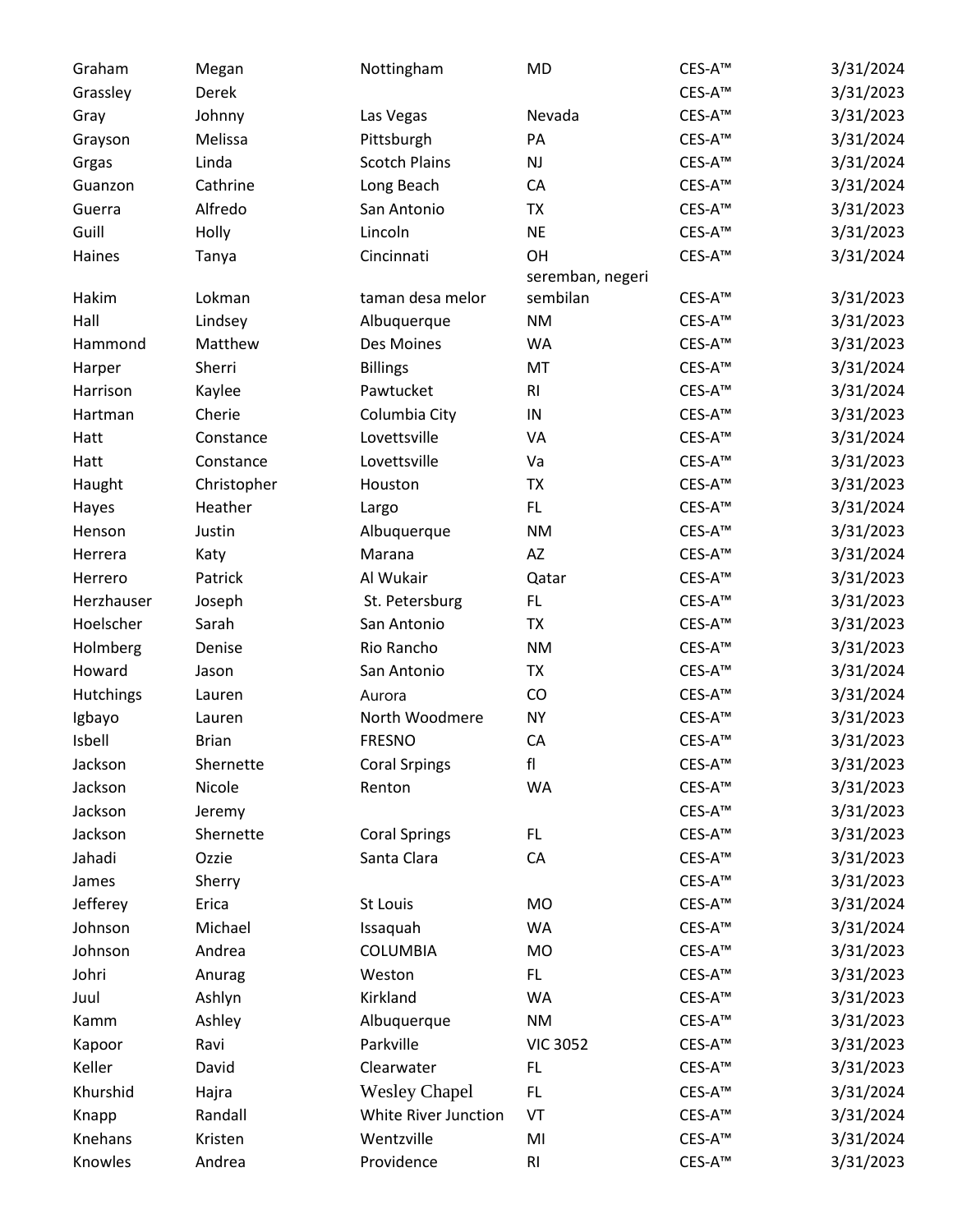| Kolipinski   | Jodie        | Ft. Lauderdale         | FL.            | CES-A <sup>™</sup> | 3/31/2024 |
|--------------|--------------|------------------------|----------------|--------------------|-----------|
| Krafcheck    | Jacob        |                        |                | CES-A™             | 3/31/2023 |
| Kramer       | Patrick      | Reading                | MA             | CES-A <sup>™</sup> | 3/31/2023 |
| <b>Kraus</b> | Sarah        | Monroe                 | OH             | CES-A™             | 3/31/2024 |
| LaBran       | Andrew       | Southborough           | MA             | CES-A™             | 3/31/2023 |
| Landrian     | Emmanuel     | Miami                  | FL.            | CES-A™             | 3/31/2023 |
| Lawrence     | Adam         | Morrow                 | OH             | CES-A <sup>™</sup> | 3/31/2024 |
| Lawson       | Robert       | <b>SPRING HILL</b>     | Florida        | CES-A <sup>™</sup> | 3/31/2023 |
| Leisten      | David        | Burlington             | MA             | CES-A™             | 3/31/2024 |
| Leonard      | Mackenzie    | Syracuse               | <b>NY</b>      | CES-A™             | 3/31/2023 |
| Leonhardt    | Don-Tomis    | Newcastle              | <b>WA</b>      | CES-A™             | 3/31/2023 |
| Lewis        | Caitlynn     | Utica                  | <b>NY</b>      | CES-A™             | 3/31/2023 |
| Lewis        | Natalie      | New Port Richey        | FL.            | CES-A <sup>™</sup> | 3/31/2023 |
| Lipinksi     | Teri         | Monroe                 |                | CES-A™             | 3/31/2024 |
| Liu          | Ying         | Chantilly              | VA             | CES-A <sup>™</sup> | 3/31/2023 |
| Lomas        | Erin         | Lynnwood               | <b>WA</b>      | CES-A <sup>™</sup> | 3/31/2024 |
| Lomax        | Katelyn      | Maumelle               | AR             | CES-A <sup>™</sup> | 3/31/2023 |
| Longenecker  | Robert       | Chesterfield           | <b>MO</b>      | CES-A™             | 3/31/2024 |
| Lopez        | Karen        | Denver                 | CO             | CES-A <sup>™</sup> | 3/31/2023 |
| Lowry        | Justin       | Clearwater             | FL.            | CES-A <sup>™</sup> | 3/31/2023 |
| Lucas        | Mark         | Parker                 | CO             | CES-A <sup>™</sup> | 3/31/2024 |
| Luzadre      | Amanda       |                        |                | CES-A™             | 3/31/2023 |
| Lyter        | Jeffery      | Scottsdale             | AZ             | CES-A <sup>™</sup> | 3/31/2024 |
| MacDonald    | Kelley       | Warren                 | M <sub>l</sub> | CES-A <sup>™</sup> | 3/31/2024 |
| Mahon        | Sarah        | Clearwater             | FL.            | CES-A <sup>™</sup> | 3/31/2024 |
| Mangondato   | Adel Royce   |                        |                | CES-A™             | 3/31/2023 |
| Manuel       | Daniel       | SHARJAH                | SHARJAH        | CES-A <sup>™</sup> | 3/31/2024 |
| Marino       | Daniel       | Levittown              | PA             | CES-A <sup>™</sup> | 3/31/2023 |
| Martin       | Michael      | <b>Trout Run</b>       | PA             | CES-A™             | 3/31/2024 |
| Martin       | Erin         | Atlanta                | GA             | CES-A <sup>™</sup> | 3/31/2024 |
| Martinez     | Sean         | Rio Rancho             | <b>NM</b>      | CES-A <sup>™</sup> | 3/31/2023 |
| Mattucci     | Joseph       | Saint Petersburg       | FL.            | CES-A™             | 3/31/2023 |
| Mazza        | Christina    |                        |                | CES-A <sup>™</sup> | 3/31/2023 |
| McCauley     | Julie        | Seattle                | <b>WA</b>      | CES-A™             | 3/31/2024 |
| McHugh       | Christopher  | Clearwater             | Florida        | CES-A <sup>™</sup> | 3/31/2023 |
| Mead         | Laura        | Seattle                | <b>WA</b>      | CES-A <sup>™</sup> | 3/31/2023 |
| Medlin       | William      | Jacksonville           | FL.            | CES-A <sup>™</sup> | 3/31/2023 |
| Milander     | Carolyn      |                        |                | CES-A™             | 3/31/2023 |
| Moreno       | Manuel E     | Miami                  | FL.            | CES-A <sup>™</sup> | 3/31/2023 |
| Morgan       | Heather      | Rochester              | MN             | CES-A™             | 3/31/2024 |
| Morrison     | Miranda      | Albuquerque            | <b>NM</b>      | CES-A <sup>™</sup> | 3/31/2023 |
| Morse        | Shane        | St Petersburg          | FI             | CES-A <sup>™</sup> | 3/31/2023 |
| Muddiman     | Cassandra    | Amelia                 | OH             | CES-A <sup>™</sup> | 3/31/2024 |
| Mueller      | Paul         | Parker                 | Co             | CES-A <sup>™</sup> | 3/31/2023 |
| Napoli       | Mark         | Mount Laurel           | NJ             | CES-A <sup>™</sup> | 3/31/2023 |
| Nichols      | Aaron        | Katy                   | <b>TX</b>      | CES-A <sup>™</sup> | 3/31/2024 |
| Niewoehner   | Charles      | St Louis               | <b>MO</b>      | CES-A <sup>™</sup> | 3/31/2024 |
| Noble        | <b>Brian</b> | <b>Highlands Ranch</b> | CO             | CES-A <sup>™</sup> | 3/31/2023 |
|              |              |                        |                |                    |           |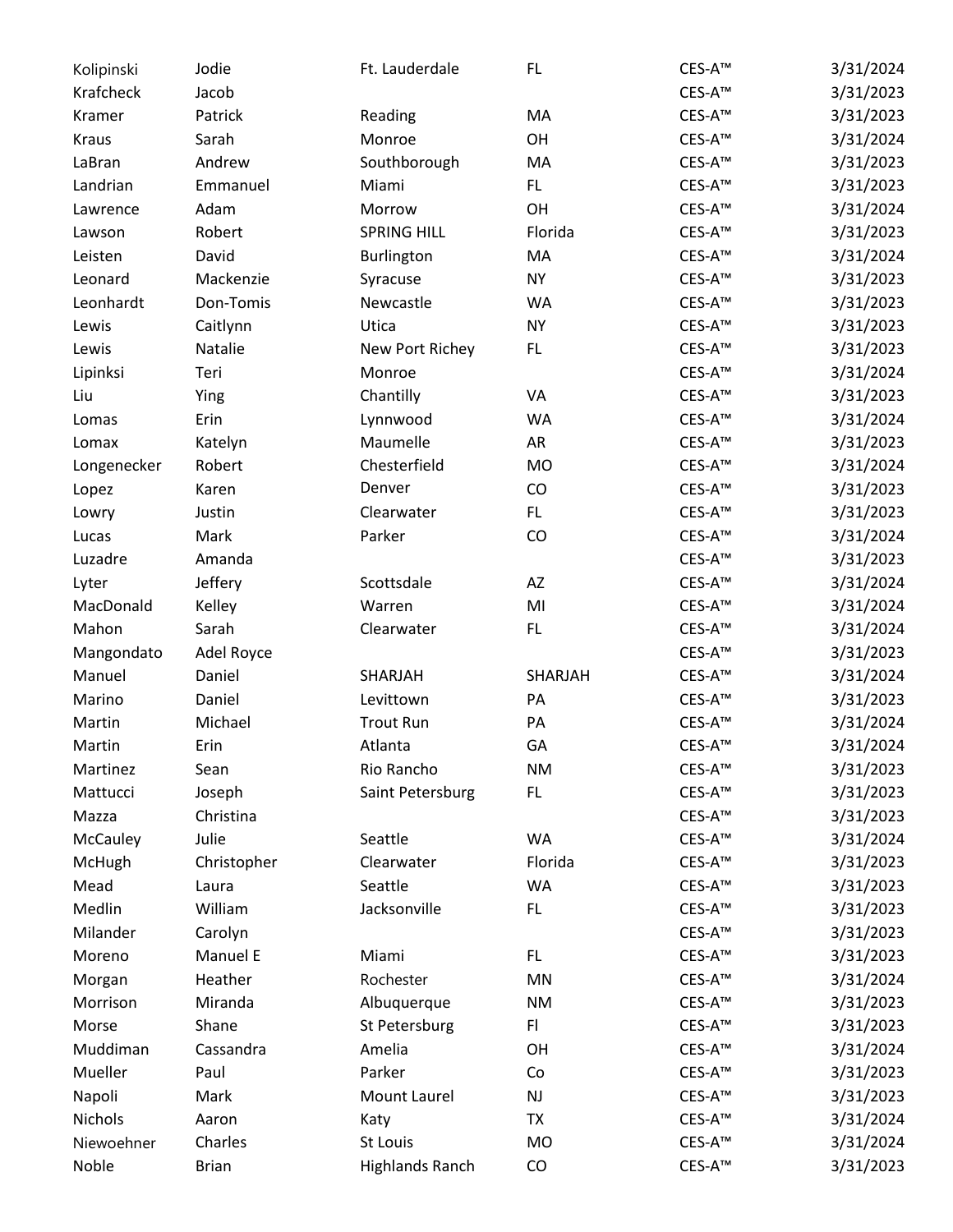| Nofal               | Yazan        | Doha                                    |           | CES-A <sup>™</sup> | 3/31/2023 |
|---------------------|--------------|-----------------------------------------|-----------|--------------------|-----------|
| Norman              | Myron        | <b>Thompson Station</b><br>West Chester | TN        | CES-A <sup>™</sup> | 3/31/2023 |
| O'Brien<br>O'Connor | Carla        | Township                                | OH        | CES-A <sup>™</sup> | 3/31/2024 |
| Martin              | Suzanne      | <b>Trout Run</b>                        | PA        | CES-A <sup>™</sup> | 3/31/2024 |
| O'Key               | <b>Brian</b> | Liverpool                               | <b>US</b> | CES-A <sup>™</sup> | 3/31/2024 |
| Oleksiak            | Agatha       | Seattle                                 | <b>WA</b> | CES-A <sup>™</sup> | 3/31/2024 |
| Olmo                | Leonna       | Auburn                                  | <b>WA</b> | CES-A <sup>™</sup> | 3/31/2024 |
| O'Neil              | Kayla        | Wakefield                               | MA        | CES-A <sup>™</sup> | 3/31/2023 |
| Palameta            | Mauricio     | Ruskin                                  | FL.       | CES-A <sup>™</sup> | 3/31/2023 |
| Parikh              | Rina         | Bellerose                               | <b>NY</b> | CES-A <sup>™</sup> | 3/31/2024 |
| Park-Croston        | Hyeyeon      | Fairmont                                | <b>WV</b> | CES-A <sup>™</sup> | 3/31/2024 |
| Perea               | Athena       | Albuquerque                             | <b>NM</b> | CES-A <sup>™</sup> | 3/31/2024 |
| Perez               | Gabriel      | Miami Lakes                             | FL.       | CES-A <sup>™</sup> | 3/31/2024 |
| Piekutowski         | Richard      | Hummelstown                             | PA        | CES-A <sup>™</sup> | 3/31/2023 |
| Pierce              | Christopher  | Austin                                  | <b>TX</b> | CES-A <sup>™</sup> | 3/31/2024 |
| Poe                 | <b>Brian</b> | Tucson                                  | Arizona   | CES-A™             | 3/31/2023 |
| Porte               | Laura        | Saint Louis                             | MI        | CES-A <sup>™</sup> | 3/31/2024 |
| Prater              | Angel        | Columbus                                | OH        | CES-A™             | 3/31/2023 |
| Puis                | Luc          | North Liberty                           | IA        | CES-A <sup>™</sup> | 3/31/2024 |
| Racela              | <b>Brian</b> |                                         |           | CES-A <sup>™</sup> | 3/31/2023 |
| Rajan               | Renjitha     | Doha                                    | Qatar     | CES-A <sup>™</sup> | 3/31/2023 |
| Redman              | Kristin      | Albuquerque                             | <b>NM</b> | CES-A <sup>™</sup> | 3/31/2023 |
| Reeves              | Ellen        | Brooklyn                                | <b>NY</b> | CES-A <sup>™</sup> | 3/31/2023 |
| Reyes               | Joell        | Issaquah                                | <b>WA</b> | CES-A <sup>™</sup> | 3/31/2023 |
| Richardson          | Samuel       | Canton                                  | GA        | CES-A <sup>™</sup> | 3/31/2023 |
| Riley               | Nicholas     | Bronson                                 | FL.       | CES-A™             | 3/31/2024 |
| Robinson            | Melissa      | Reynoldsburg                            | OH        | CES-A <sup>™</sup> | 3/31/2024 |
| Robinson            | Stephanie    | Augusta                                 | GA        | CES-A <sup>™</sup> | 3/31/2024 |
| Rondenelli          | Michael      |                                         |           | CES-A™             | 3/31/2023 |
| Rosca               | Mihaela      | <b>Bothel</b>                           | <b>WA</b> | CES-A <sup>™</sup> | 3/31/2023 |
| Rose                | Samuel       | Cincinnati                              | OH        | CES-A <sup>™</sup> | 3/31/2024 |
| Sanchez Elliott     | Bernadette   | Blanco                                  | <b>TX</b> | CES-A <sup>™</sup> | 3/31/2023 |
| Sanders             | Dalton       | Mechanicsburg                           | PA        | CES-A <sup>™</sup> | 3/31/2024 |
| Saniuk              | Catherine    | Sharon                                  | MA        | CES-A <sup>™</sup> | 3/31/2023 |
| Schechter           |              |                                         |           |                    |           |
| Gottdiener          | Sharon       | <b>HAMILTON</b>                         | NJ        | CES-A <sup>™</sup> | 3/31/2023 |
| Schmidt             | Anastasia    | Royal Oak                               | MI        | CES-A <sup>™</sup> | 3/31/2024 |
| Schraft             | Evelyn       | <b>Berlin</b>                           | MA        | CES-A <sup>™</sup> | 3/31/2024 |
| Seres               | David        | Sarasota                                | Florida   | CES-A <sup>™</sup> | 3/31/2023 |
| Shaffer             | Jamie        | Woodinville                             | <b>WA</b> | CES-A <sup>™</sup> | 3/31/2024 |
| Sharif              | Asim         | Liverpool                               | <b>NY</b> | CES-A <sup>™</sup> | 3/31/2024 |
| Sheasby             | Jenelle      | Frisco                                  | <b>TX</b> | CES-A <sup>™</sup> | 3/31/2024 |
| Sheffield           | LaToya       | Wyncote                                 | PA        | CES-A <sup>™</sup> | 3/31/2024 |
| Shelley             | Curt         | Houston                                 | <b>TX</b> | CES-A <sup>™</sup> | 3/31/2024 |
| Sheridan            | Katherine    | St Louis                                | <b>MO</b> | CES-A™             | 3/31/2024 |
| Shpat               | Nbal         | Doha                                    | Qatar     | CES-A <sup>™</sup> | 3/31/2023 |